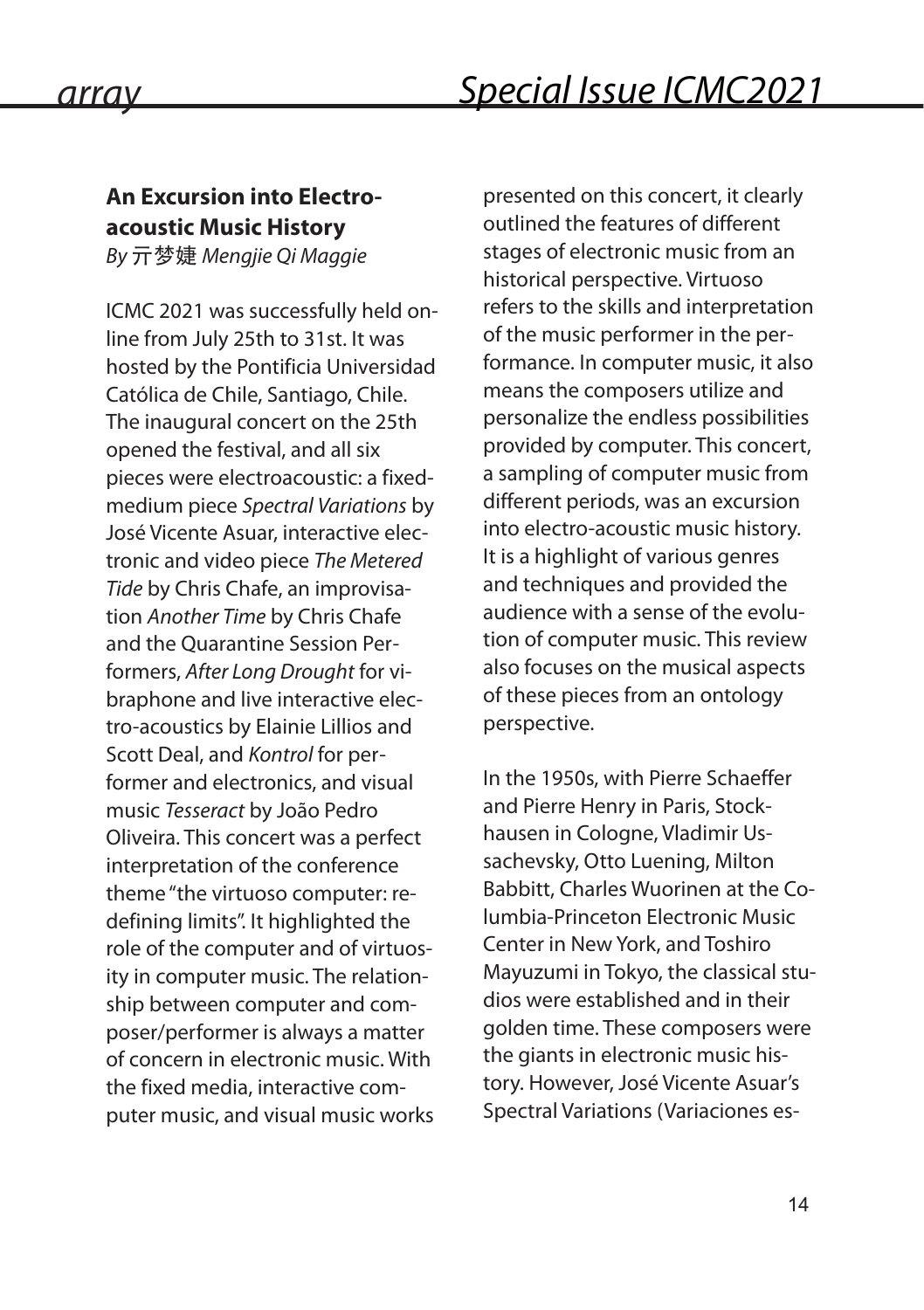pectrales) on the program reminds us that there were so many other talented composers from various parts of the world who were studying, composing, and contributing to the electronic music field at about the same time. They added their cultural background into music, brought the concept and technique of electronic music back to their country, and helped to disseminate electronic music virtually everywhere. Spectral Variations shows how the music was wonderfully conceived and delicately created. The first piece of this concert features one of the most well-known works of Asuar, who is one of the founding fathers of Chilean electroacoustic and computer music, and the inspiration behind the conference's theme. He was regarded as the pioneer of Chilean electronic music at the national level and the first electronic music composer of the Latin America. This concert was also a tribute to this founding fathers of Chilean electronic music.

*Spectral Variations* was composed in 1957. It is musically consistent. The four movements are based on the interval-based motive at the very beginning. The motive fully develops with rhythmic patterns, repetitions and arpeggiations though-out the movements; especially the voices in high, middle and low registers work together in terms of repetition and crescendo, finally leading the music to the climax in the fourth movement. This last part is a blend of all materials and enhances the motive. José Vicente Asuar uses sine wave, square, impulses and white noise in four variations: Acordal, Linear, Evocativa and Obsesiva. The consistency is also reflected in the texture and timbre of the four movements. The melodic voices in the high, middle and low register create dialogues between each other. The clear structure of the form reminds on the influence and foundation the composer absorbed from the western composition techniques. This piece is a sound experiment within musical structure. Even though it is an electronic music piece, it involves traditional means including polyphony, ostinato, repetition, and the importance of intervals.

*The Metered Tide* composed by American Composer Chris Chafe and videographer Greg Neimeyer is a composition for visuals, electronic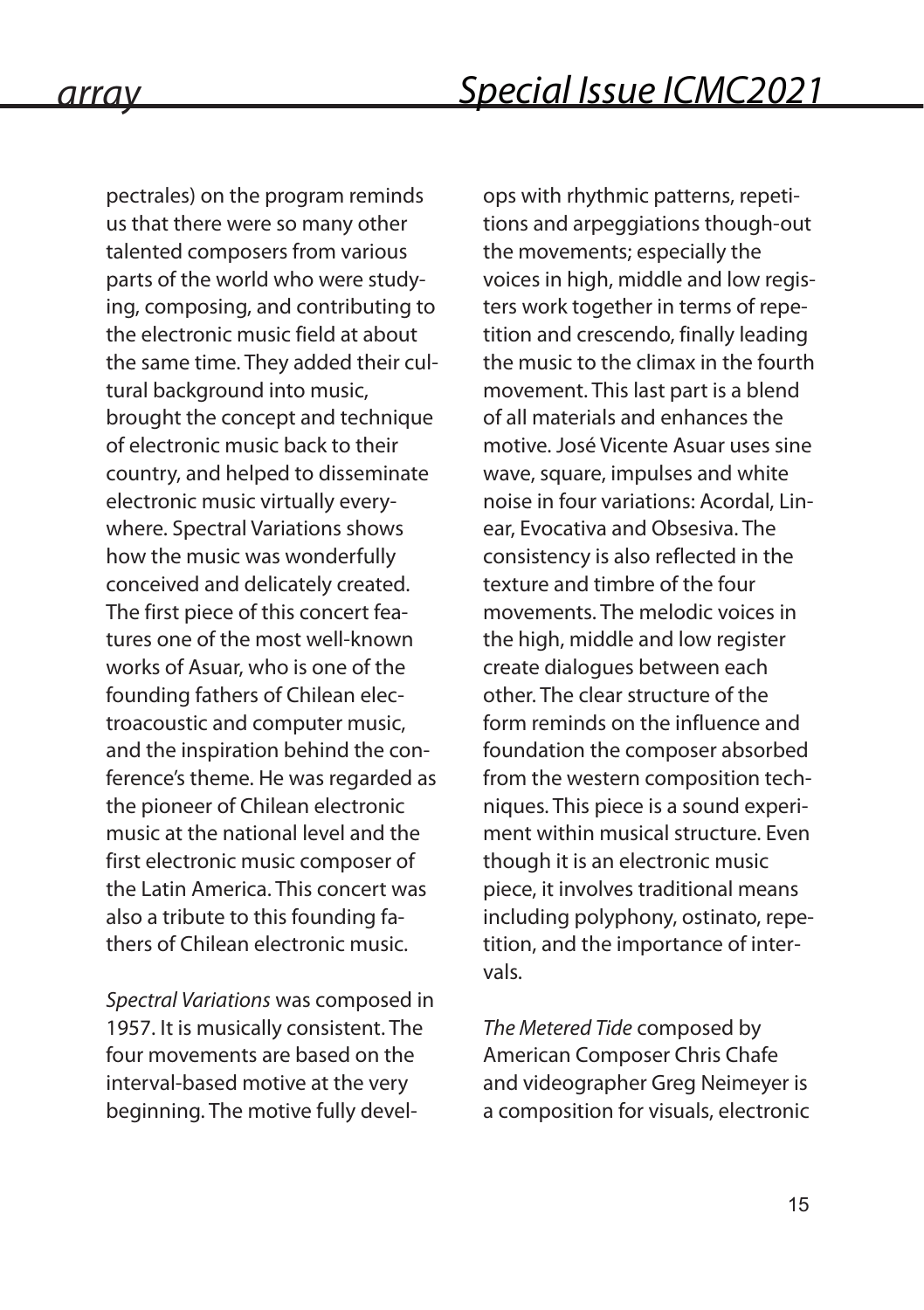cello and electronic music. This work touches one important aspect of electronic music, namely improvisation. The composition includes three kinds of sound materials: concrete sounds (sea waves, surrounding sounds), the electronic cello (celletto) improvisation, and an sound element with an electronic synthesizer timbre generated from one hundred years of tidal data records which serves as the base of the structure. While listening to the concrete sounds, the live performer Chris Chafe is able to react with his cello play in real-time to the generated sound and improvise; the consistency of his performance perfectly shows his improvisation virtuosity. The sound materials hereby closely intertwine with each other. The wide register range between celletto and the electronic sounds are distinct, which makes the two voices to some degree independent. I would take this contrast as two different roles within the music. The video is filmed in the Crissy Field, Golden Gate National Recreation Area at the upper tip of San Francisco next to the southern end of the Golden Gate Bridge, which is the visual background of the performance. The visuals include three elements which are the waveform interacting with the sound signal, the shore and sea waves, and Chris Chafe as performer playing electronic cello. In the final section of this piece, the performer put down his instrument and walks away from the center of the image, leaving only the sound and image of sea waves until it ends with a black screen. This kind of performance management is quite narrative and it is also a significant character of concert performance. It provides the audience with a more immersive impression, just like the experience in a concert hall. The waveform centered in the image vividly responds to the title of the piece. It could be regarded as a new dimension to meter the sound and the visual. The visual center includes the waveform and the performer. Even though the visual scenes change frequently, the images are quite effective to enhance the dramatic tension of the music, especially, as the sound and images are closely synchronized which allows the musical climax to build up with the fast-changing images.

Chris Chafe, the Director of Stanford University's Center for Computer Research in Music and Acoustics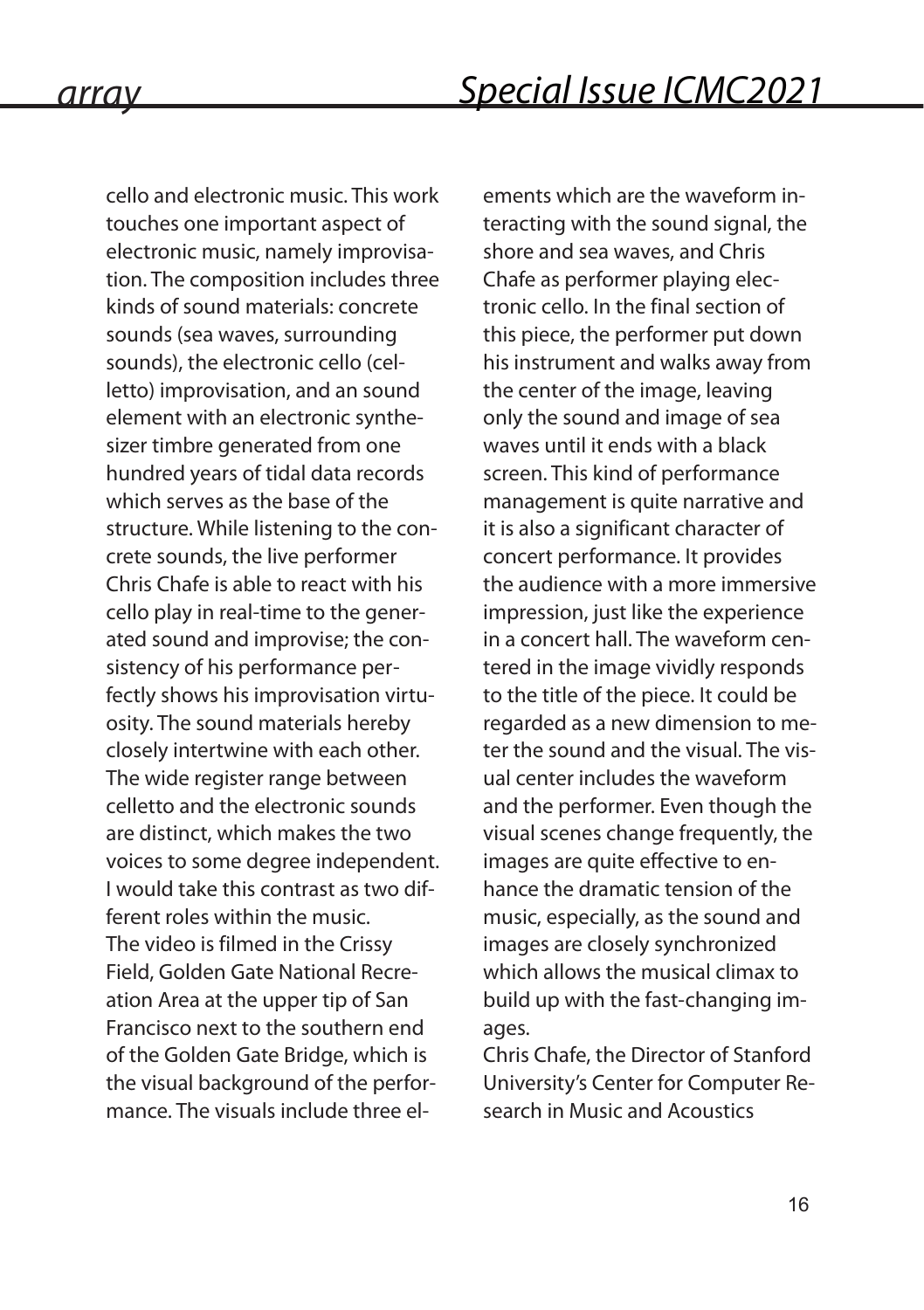CCRMA has been devoted to electronic music improvisation for many years. In this concert, Chafe improvised with Quarantine Session Performers to offer a tribute to all musicians and composers who have endeavored to spread music during the COVID-19 period. All the sound materials were collected from the online performances and talks from March 2020 to July 2021, thus creating a retrospective of this special period. Chris Chafe and Scott Deal are the main passionate supporters in this field. The format of online sessions also comes with some extra benefits, such as helping to reduce CO2 emissions, and providing the possibility for people to join the event to share ideas and music without traveling.

*After Long Drought* (2016) for vibraphone and live, interactive electroacoustics is composed by Elainie Lillios and performed by percussionist /composer Scott Deal. Lillios was inspired by Wally Swist's poem with the same title. It is one of my favorite pieces and it was included on the concert I curated on the Design Day Marathon Festival in October 2021. The collaboration between composer and musician is always a

subject in electroacoustic music performance. In this case, they both have encountered each other's composing and performing from 2011. The collaboration between musician, composer, and methodology involved in creating a piece together not only relies on virtuosity and techniques in western composition and computer music, but also the common understanding of musical structure and the shared aesthetics. Scott Deal has put his energy into exploring the diverse sounds from the prepared percussion instruments which give inspiration to the composer. He performs every section with one specific technique or timbre to enhance the timbral diversity in the structure. In the progress of writing this piece, Elainie also left some space for Scott to improvise with the electronics which contributes to his unique aesthetics and experiences with the instruments. The intense rhythmic beginning with thunder and rain sounds creates an atmosphere directly and vividly outlining the scenery of the desert in wind and storm. Each section of this piece is presented with a certain timbre and instrumental technique to draw a scene of different parts of the windy desert and re-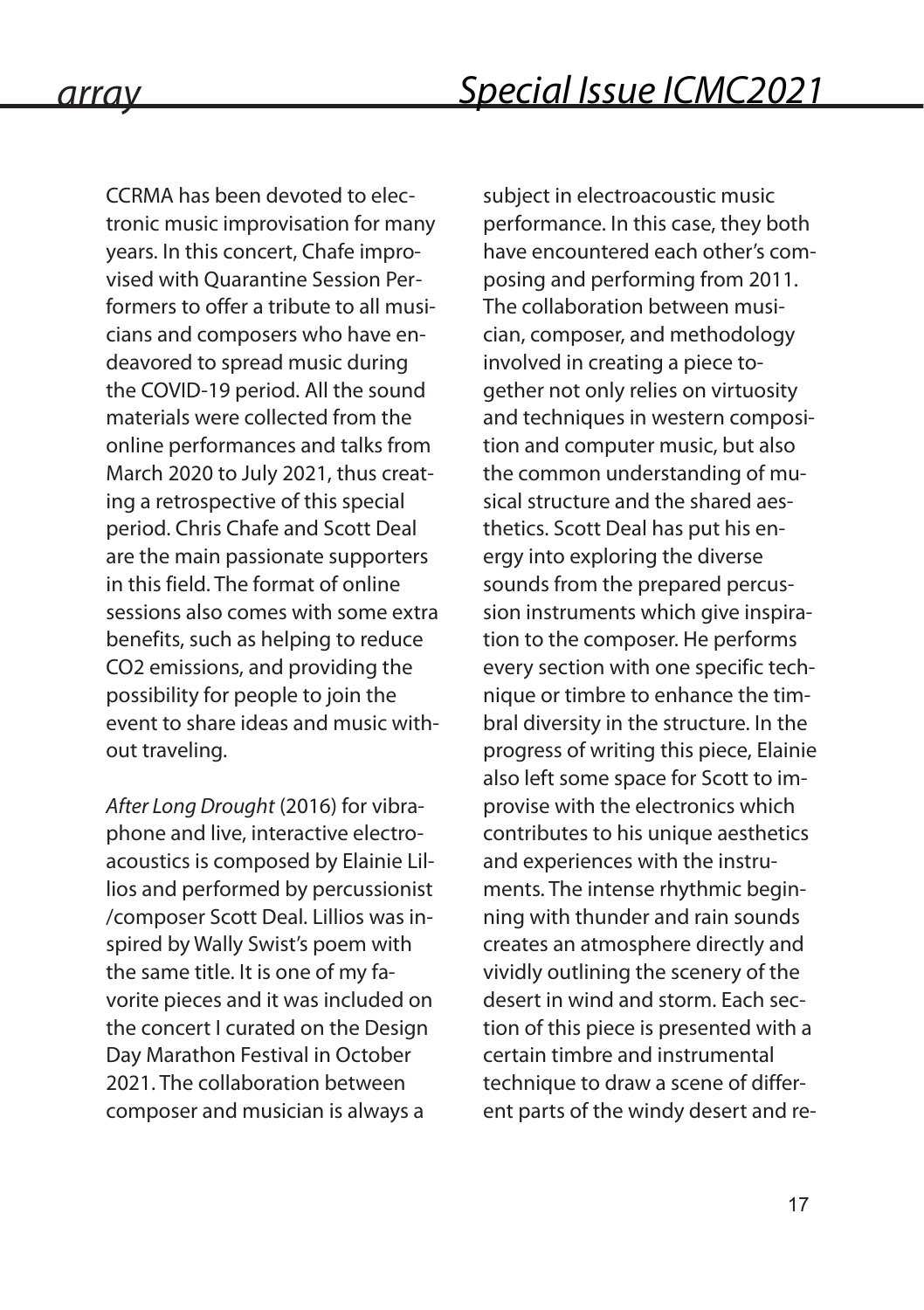flect the metaphor of the unpredictability and tumult of life. The music ends after a steady rain-storm and fades into a peaceful moment.

*Kontrol* is a virtual percussion piece for one performer and electronics. João Pedro Oliveira introduced this piece as: "Movements correspond to sounds and sounds correspond to invisible instruments", that explicitly shows the mapping of sound and actions. Even though the percussionist is not sending any sensory information to the electronic music modules, the seamless mapping of his action to the sound contours makes it convincing and interactive. The sound contours and transformations are clearly recognizable in his performance. They even enhance the emotion and tension in the musical journey. In the coda section, the music suddenly changes from abstract granular and metallic timbre to a typical drum sets. It looks like the composer was demystifying where the abstract sounds came from. This unexpected design reveals Oliveira's mature virtuosity in communicating by way of his sounds and music.

João Pedro Oliveira's *Tesseract* (2017)

was the last piece of the concert. The interaction and mapping of this visual music is quite delicate. The hypercube transforms into multiple states and textures via transforming, rotating, decomposing, reconstructing, erosion, twisting, and changing the lighting and textures. The synchronization of sound and image is seamless, which is a typical characteristic of algorithm-based art and music composition. The visuals are created by the composer as well, a workflow which guarantees the unity of sound and visuals. The video starts showing a huge cube on the canvas, which then splits into many small-scale hypercubes in different sizes. While the visual elements go through decomposition, rotation, reorganization, erosion, distortion, color and light perception by changing the texture and color temperature of the image, the sound texture also changes its timbre in a similar manner to the visuals. The image is transformed from a cube with edges and corners to lava-like images with animal feather-like texture, plane images with mirror texture, micro-cube arrays with three-dimensional depth, plane images with paper sheet-like texture, and liquid dynamic images.